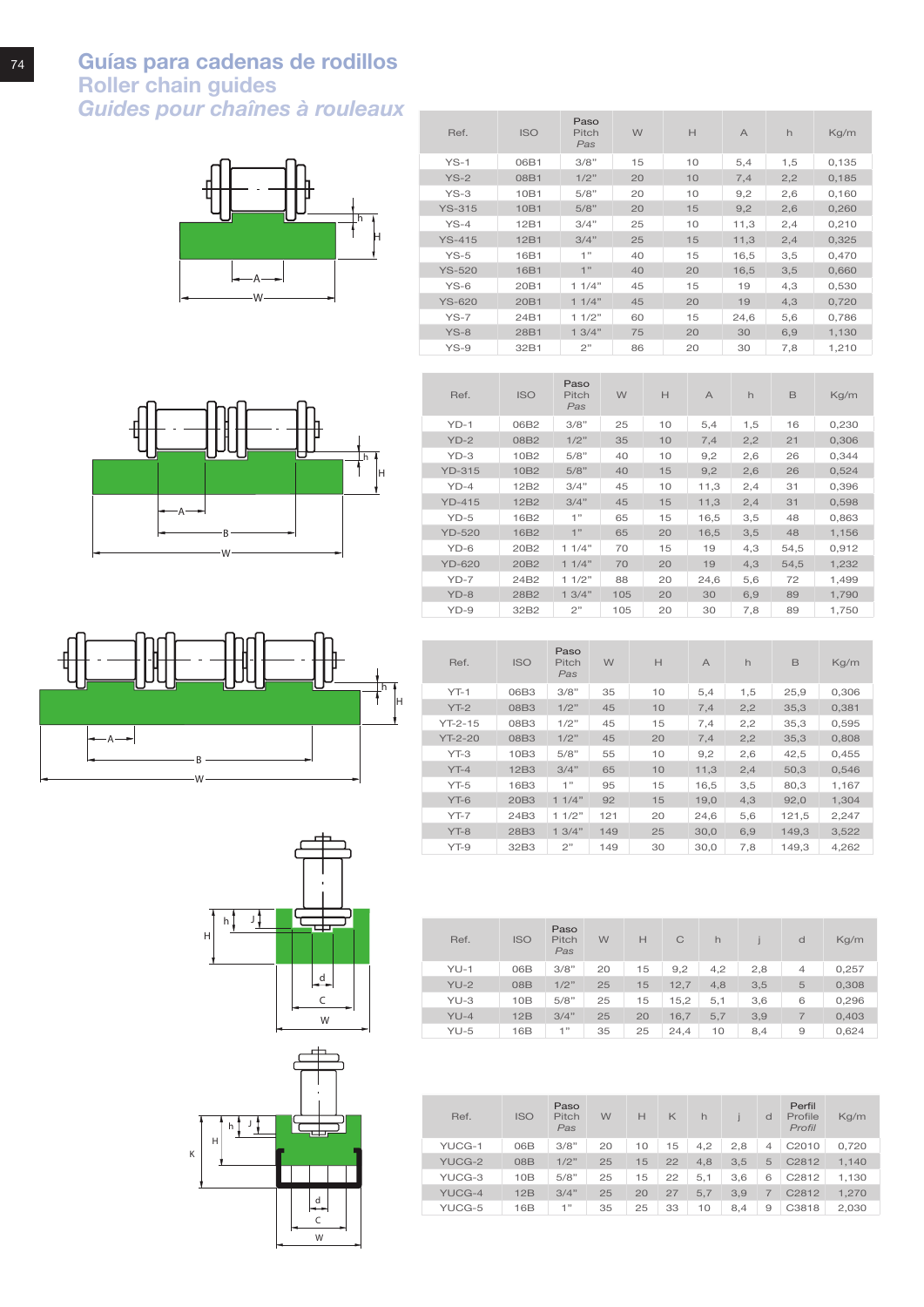# **Guías para cadenas de rodillos** <sup>75</sup> **Roller chain guides**  *Guides pour chaînes à rouleaux*



| Ref.                 | <b>ISO</b> | Paso<br>Pitch<br>Pas | W  | H1   | H <sub>2</sub> | $\overline{A}$ | $\mathsf{K}$ | Perfil<br>Profile<br>Profil | Kg/m  |
|----------------------|------------|----------------------|----|------|----------------|----------------|--------------|-----------------------------|-------|
| Y2PCG-1              | 06B1       | 3/8"                 | 20 | 30   | 15.5           | 17.3           | 27           | C2010                       | 0,900 |
| Y <sub>2</sub> PCG-2 | 08B1       | 1/2"                 | 20 | 34   | 18             | 16.5           | 30           | C2010                       | 0,960 |
| Y2PCG-3              | 10B1       | 5/8"                 | 20 | 41   | 19.5           | 15,5           | 36           | C2010                       | 1,120 |
| Y2PCG-4              | 12B1       | 3/4"                 | 28 | 46.5 | 23             | 22.3           | 41           | C2812                       | 1,700 |
| Y2PCG-5              | 16B1       | 1"                   | 38 | 62   | 31             | 29,5           | 54           | C3818                       | 3,100 |



| Ref.   | <b>ISO</b>       | Paso<br>Pitch<br>Pas | W  | H  | K  | h   | $\overline{A}$ | Perfil<br>Profile<br>Profil | Kq/m  |
|--------|------------------|----------------------|----|----|----|-----|----------------|-----------------------------|-------|
| YTCG-1 | 06B1             | 3/8"                 | 20 | 15 | 17 | 1,5 | 5,4            | C2010                       | 0,620 |
| YTCG-2 | 08B1             | 1/2"                 | 20 | 15 | 17 | 2,2 | 7.4            | C <sub>2010</sub>           | 0.695 |
| YTCG-3 | 10 <sub>B1</sub> | 5/8"                 | 20 | 15 | 17 | 2,6 | 9,2            | C2010                       | 0.700 |
| YTCG-4 | 12 <sub>B1</sub> | 3/4"                 | 20 | 15 | 18 | 2,4 | 11.3           | C2010                       | 1.170 |
| YTCG-5 | 16B1             | 1"                   | 28 | 15 | 18 | 3,5 | 16.5           | C2812                       | 2,246 |
| YTCG-6 | 20 <sub>B1</sub> | 11/4"                | 38 | 25 | 30 | 4,3 | 19,0           | C3818                       | 2,306 |
| YTCG-7 | 24B1             | 11/2"                | 38 | 25 | 30 | 5,6 | 24.6           | C3818                       | 2,390 |
| YTCG-8 | 28B1             | 13/4"                | 38 | 25 | 30 | 6.9 | 30             | C3818                       | 2.410 |
| YTCG-9 | 32B1             | 2"                   | 38 | 25 | 30 | 7,8 | 30             | C3818                       | 2.480 |



| Ref.  | <b>ISO</b> | Paso<br>Pitch<br>Pas | W  | H  |    | h   | $\overline{A}$ | S    | Kq/m  |
|-------|------------|----------------------|----|----|----|-----|----------------|------|-------|
| YUC-1 | 06B1       | 3/8"                 | 25 | 10 | 15 | 1.5 | 5.4            | 4,4  | 0,170 |
| YUC-2 | 08B1       | 1/2"                 | 30 | 15 | 20 | 2,2 | 7.4            | 7.2  | 0,275 |
| YUC-3 | 10B1       | 5/8"                 | 33 | 20 | 23 | 2,6 | 9,2            | 9,5  | 0,405 |
| YUC-4 | 12B1       | 3/4"                 | 38 | 20 | 28 | 2.4 | 11,3           | 11.1 | 0,410 |
| YUC-5 | 16B1       | 1"                   | 51 | 25 | 41 | 3.5 | 16,5           | 16,5 | 0,510 |



| Ref.          | <b>ISO</b>       | Paso<br>Pitch<br>Pas | W  | Н  |    | h   | $\overline{A}$ | S    | Kg/m  |
|---------------|------------------|----------------------|----|----|----|-----|----------------|------|-------|
| YUCD-1        | 06B2             | 3/8"                 | 36 | 15 | 26 | 1,5 | 5,4            | 4.4  | 0,390 |
| <b>YUCD-2</b> | 08B2             | 1/2"                 | 45 | 20 | 35 | 2,2 | 7.4            | 7.2  | 0,620 |
| YUCD-3        | 10B2             | 5/8"                 | 50 | 25 | 40 | 2,6 | 9,2            | 9,5  | 0,816 |
| YUCD-4        | 12B <sub>2</sub> | 3/4"                 | 56 | 25 | 46 | 2.4 | 11,3           | 11,1 | 0,810 |
| YUCD-5        | 16B2             | 1"                   | 85 | 30 | 75 | 3,5 | 16,5           | 16,5 | 1,200 |

#### Disponible en perfil de acero inoxidable y acero galvanizado

Stainless steel and galvanized steel profile available

*Profil disponible en acier inox et galvanisé*

Largos estándar de 2 metros Standard length 2 meters. *Longueur standard 2 m.*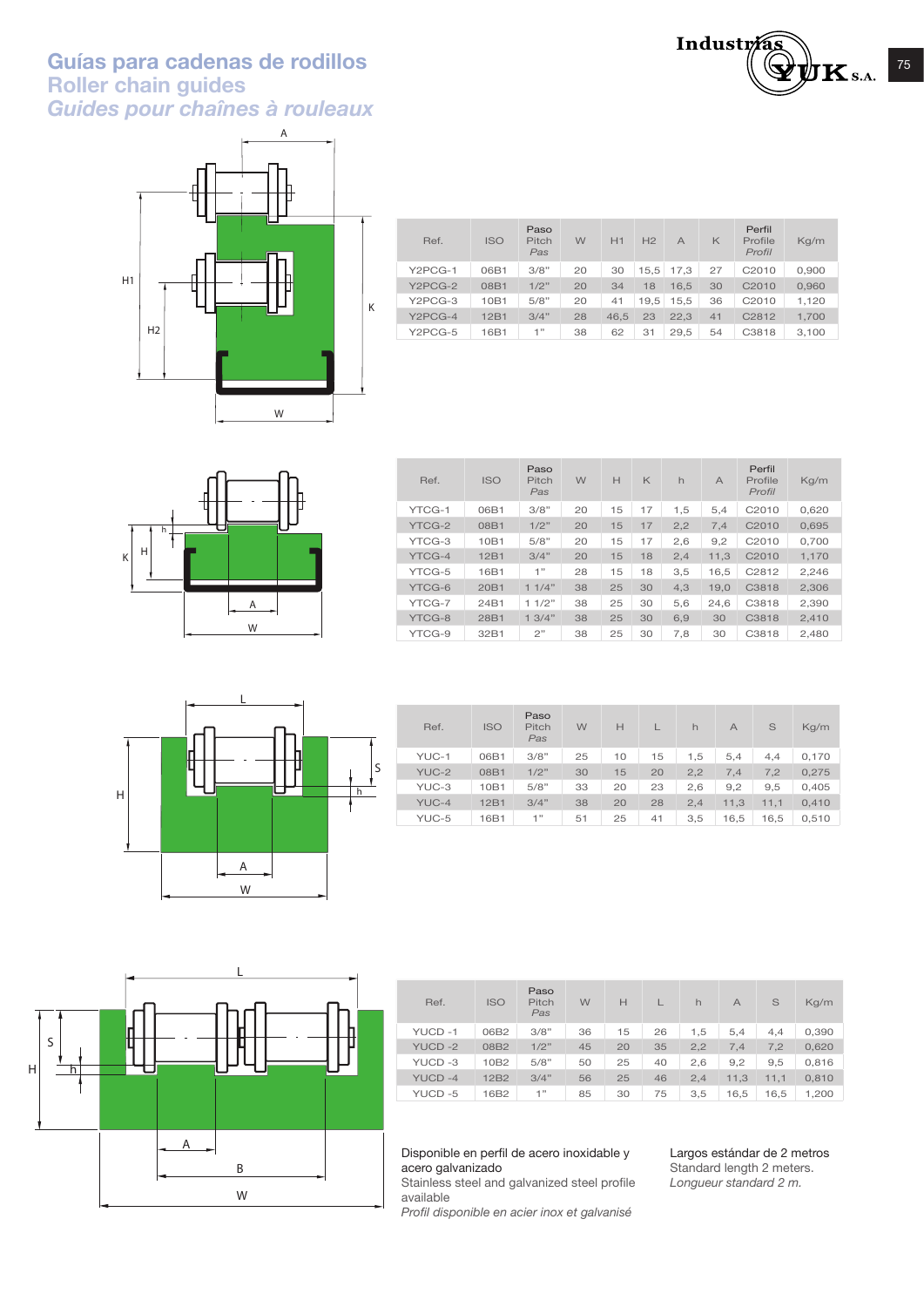**Guías para cadenas de rodillos Roller chain guides**  *Guides pour chaînes à rouleaux*



| Ref.    | <b>ISO</b> | Paso<br>Pitch<br>Pas | W  | H  | $\ltimes$            |    | $\mathsf{h}$ | $\overline{A}$ | S    | Perfil<br>Profile<br>Profil | Kg/m  |
|---------|------------|----------------------|----|----|----------------------|----|--------------|----------------|------|-----------------------------|-------|
| YUCCG-1 | 06B1       | 3/8"                 | 25 |    | $15$ 18 15           |    | 1,5          | 5,4            | 4,4  | C2010                       | 0,760 |
| YUCCG-2 | 08B1       | 1/2"                 | 30 |    | 25 27 20             |    | 2,2          | 7.4            | 7.2  | C2812                       | 1,100 |
| YUCCG-3 | 10B1       | 5/8"                 | 33 |    | $30 \mid 32 \mid 23$ |    | 2,6          | 9,2            | 9.5  | C2812                       | 1,305 |
| YUCCG-4 | 12B1       | 3/4"                 | 38 |    | 35 38 28             |    | 2,4          | 11,3           | 11,1 | C3818                       | 2,335 |
| YUCCG-5 | 16B1       | 1"                   | 51 | 40 | 45                   | 41 | 3,5          | 16,5           | 16,5 | C3818                       | 2,440 |



|                                                                                 | Perfil<br>Profile<br>Kq/m<br>Profil |
|---------------------------------------------------------------------------------|-------------------------------------|
| YTCGD-1<br>3/8"<br>06B2<br>15,5<br>15<br>5.4<br>C2010<br>10<br>1.5              | 0,615                               |
| 1/2"<br>08B2<br>21.5<br>17<br>7.4<br><b>YTCGD-2</b><br>10<br>2.2<br>C2010       | 0.715                               |
| YTCGD-3<br>5/8"<br>10B <sub>2</sub><br>9.2<br>C2812<br>26<br>15<br>17<br>2.6    | 1,165                               |
| 3/4"<br>YTCGD-4<br>12B <sub>2</sub><br>15<br>18<br>C2812<br>2.4<br>11.3<br>30.7 | 1.200                               |





| Ref.    | <b>ISO</b>      | Paso<br>Pitch<br>pas | W  | Н  | C    | $\mathsf{h}$ |      | d              | IJ   | D    | Kg/m  |
|---------|-----------------|----------------------|----|----|------|--------------|------|----------------|------|------|-------|
| YGH-1   | 06B             | 3/8"                 | 20 | 25 | 9.3  | 10           | 5,6  | 4              | 8,7  | 6,6  | 0,414 |
| YGH-2   | 08 <sub>B</sub> | 1/2"                 | 24 | 30 | 12.8 | 12.7         | 7.6  | 5              | 11.5 | 8,7  | 0.564 |
| YGH-3   | 10B             | 5/8"                 | 30 | 35 | 15.4 | 14,8         | 9,5  | 6              | 13.5 | 10,4 | 0,832 |
| $YGH-4$ | 12B             | 3/4"                 | 40 | 35 | 16.9 | 17.5         | 11.5 | $\overline{7}$ | 15,9 | 12.3 | 1.106 |
| YGH-5   | 16B             | 1"                   | 40 | 45 | 24.4 | 26,8         | 16,9 | 9              | 25,7 | 16,1 | 1,231 |
| YGH-6   | 20B             | 11/4"                | 50 | 50 | 27.5 | 31.2         | 19.4 | 11             | 29.3 | 19.3 | 1.726 |
| $YGH-7$ | 24B             | 11/2"                | 60 | 60 | 36.5 | 40.1         | 25,2 | 16             | 38.2 | 25,7 | 2,332 |
| YGH-8   | 28B             | 1.3/4"               | 70 | 70 | 41.5 | 48.9         | 30.8 | 17             | 46.9 | 28.3 | 3,173 |
| YGH-9   | 32B             | 2"                   | 75 | 75 | 44.5 | 53.0         | 30.8 | 19             | 47.3 | 29.6 | 3.264 |

| Ref.    | <b>ISO</b> | Paso<br>Pitch<br>Pas | W  | $\mathsf{K}$ |      | D    | Perfil<br>Profile<br>Profil | Kq/m  |
|---------|------------|----------------------|----|--------------|------|------|-----------------------------|-------|
| YGHCG-1 | 06B        | 3/8"                 | 30 | 24           | 5,6  | 6,6  | C3024                       | 2,150 |
| YGHCG-2 | 08B        | 1/2"                 | 30 | 24           | 7.6  | 8.7  | C3024                       | 2,150 |
| YGHCG-3 | 10B        | 5/8"                 | 30 | 24           | 9.3  | 10.4 | C3024                       | 2,100 |
| YGHCG-4 | 12B        | 3/4"                 | 30 | 24           | 11.5 | 12.3 | C3024                       | 2,060 |
| YGHCG-5 | 16B        | 1"                   | 45 | 40           | 16.9 | 16.1 | C4540                       | 2.060 |